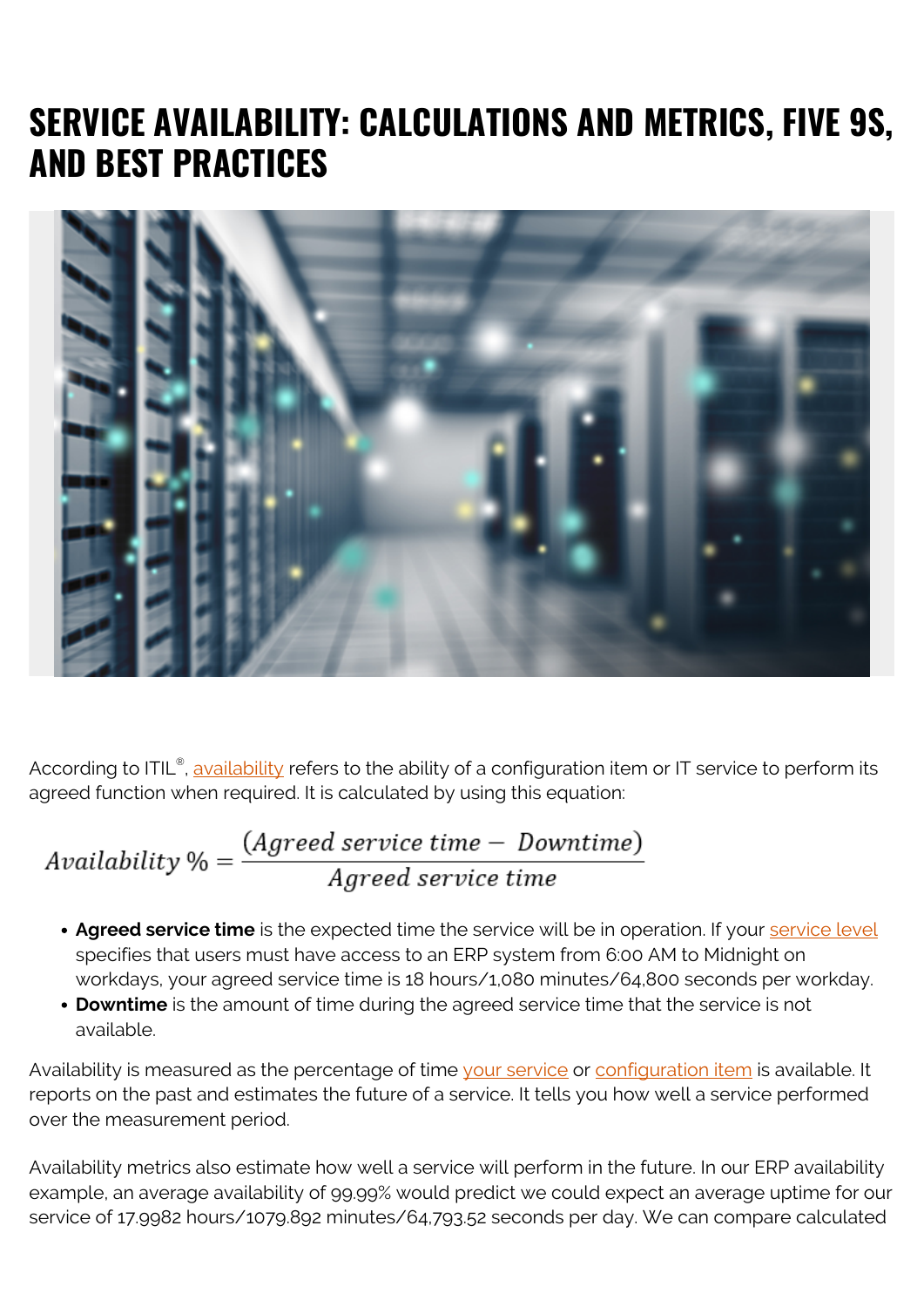against promised availability to determine if we are meeting our business goals.

#### **Small missteps lead to big drop-offs**

Small variations in [availability percentages](https://en.wikipedia.org/wiki/High_availability#Percentage_calculation) go a long way. The table below shows how much downtime we can expect at different availability percentages.

At 99.999% availability (also known as five nines), we can only expect 5.26 minutes of downtime a year. But if we let availability slip to 99%, downtime goes up to 3.65 days a year. If you do not think availability tracking is important, ask your executives if they would like to have their online store unavailable for 3.65 days each year.

## $8<sub>bmc</sub>$

#### **The Nines of Availability**

#### Availability percentages vs service downtime

| Availability %          | Downtime      | <b>Downtime</b> | Downtime per   |
|-------------------------|---------------|-----------------|----------------|
|                         | per year      | per month       | week           |
| 90% (one nine)          | 36.5 days     | 72 hours        | 16.8 hours     |
| 99% (two nines)         | 3.65 days     | 7.20 hours      | 1.68 hours     |
| 99.5%                   | $1.83$ days   | 3.60 hours      | 50.4 minutes   |
| 99.9% (three nines)     | 8.76 hours    | 43.8 minutes    | 10.1 minutes   |
| 99.95%                  | 4.38 hours    | 21.56 minutes   | 5.04 minutes   |
| 99.99% (four nines)     | 52.56 minutes | 4.32 minutes    | 1.01 minutes   |
| 99.999% (five nines)    | 5.26 minutes  | 25.9 seconds    | 6.05 seconds   |
| 99.9999% (six nines)    | 31.5 seconds  | 2.59 seconds    | 0.605 seconds  |
| 99.99999% (seven nines) | 3.15 seconds  | 0.259 seconds   | 0.0605 seconds |

#### ([Source](https://web.archive.org/web/20180728204314/https:/www.digitaldaniels.com/availability-service-level-9s-equate/))

This is why vendors sell products with five nines availability, and customers want SLAs where their services are guaranteed 99.999% uptime. There are real consequences in keeping service availability under control.

## **Avoiding the "watermelon effect" in service availability**

Do not assume good availability statistics translate into good customer outcomes. Be aware—this assumption can lead to the "watermelon effect", where a service provider is meeting the goal of the measurement, while failing to support the customer's preferred outcomes.

Let's say you are a telecom provider with 99.9% weekly availability (.1% or 10 minutes of downtime a week). But that .1% downtime occurs during high usage events, such as a record stock trading day, the live finale of a mega-popular TV show, or Amazon Prime day. You reached your availability targets, but your customers are unhappy. This is the classic watermelon pattern, green (good) on the outside, red (bad) on the inside.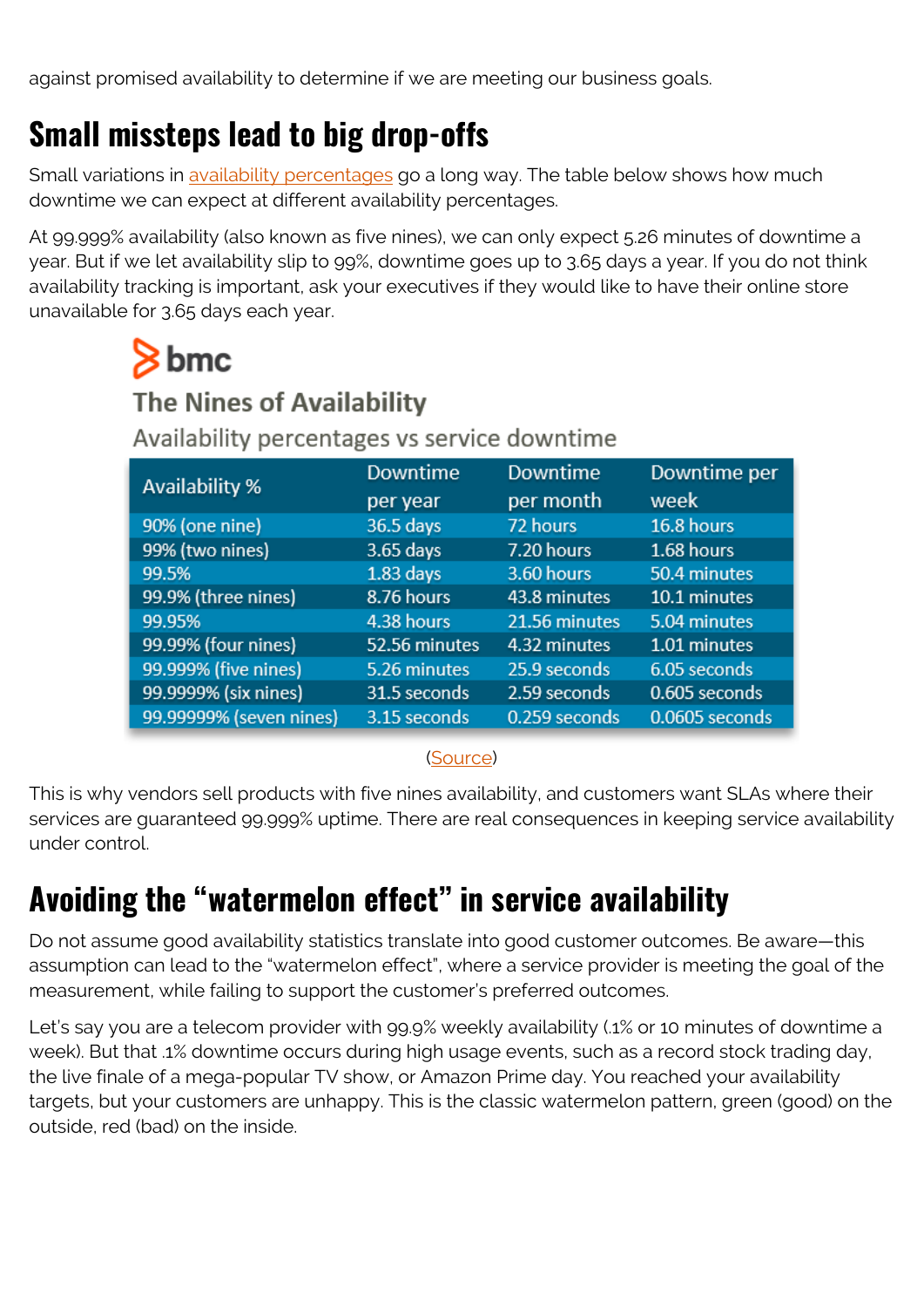# bmc



#### **How to improve availability measurements**

Availability should always support a customer's desired outcomes. Here are some ways to create availability [metrics that matter](https://blogs.bmc.com/blogs/it-metrics/).

#### **Create clear metrics**

Your metric should be clearly understood and related to the critical business processes being measured. Work with your customers so that you can measure what is important and critical to their business outcomes. And be precise. If you are measuring ERP system availability on a wide area network, what constitutes an outage: one person down, one location down, two locations down, or the entire network down? Answers to questions like these can have a big effect on your perceived availability and help you to avoid the watermelon effect.

#### **Measure availability only over the required timeframe**

Availability should be measured against the time the service is required or its required service level. If the business goal is to enter and process orders while the business is open, it will dilute your measurements to factor in uptime during off-hours, weekends, and holidays. Only measure availability against its required agreed function.

#### **Look and report on duration and frequency of downtime**

You have had 30 minutes of downtime this week. When did it happen? Was it one time of 30 minutes when a technician accidentally downed a router, or was it 10 times of three minutes each where no one knows what happened? Be sure you can break down and look at how long each individual outage was (duration) and how often an outage occurs (frequency). Look at how you can parse your availability numbers to understand and fix your issues.